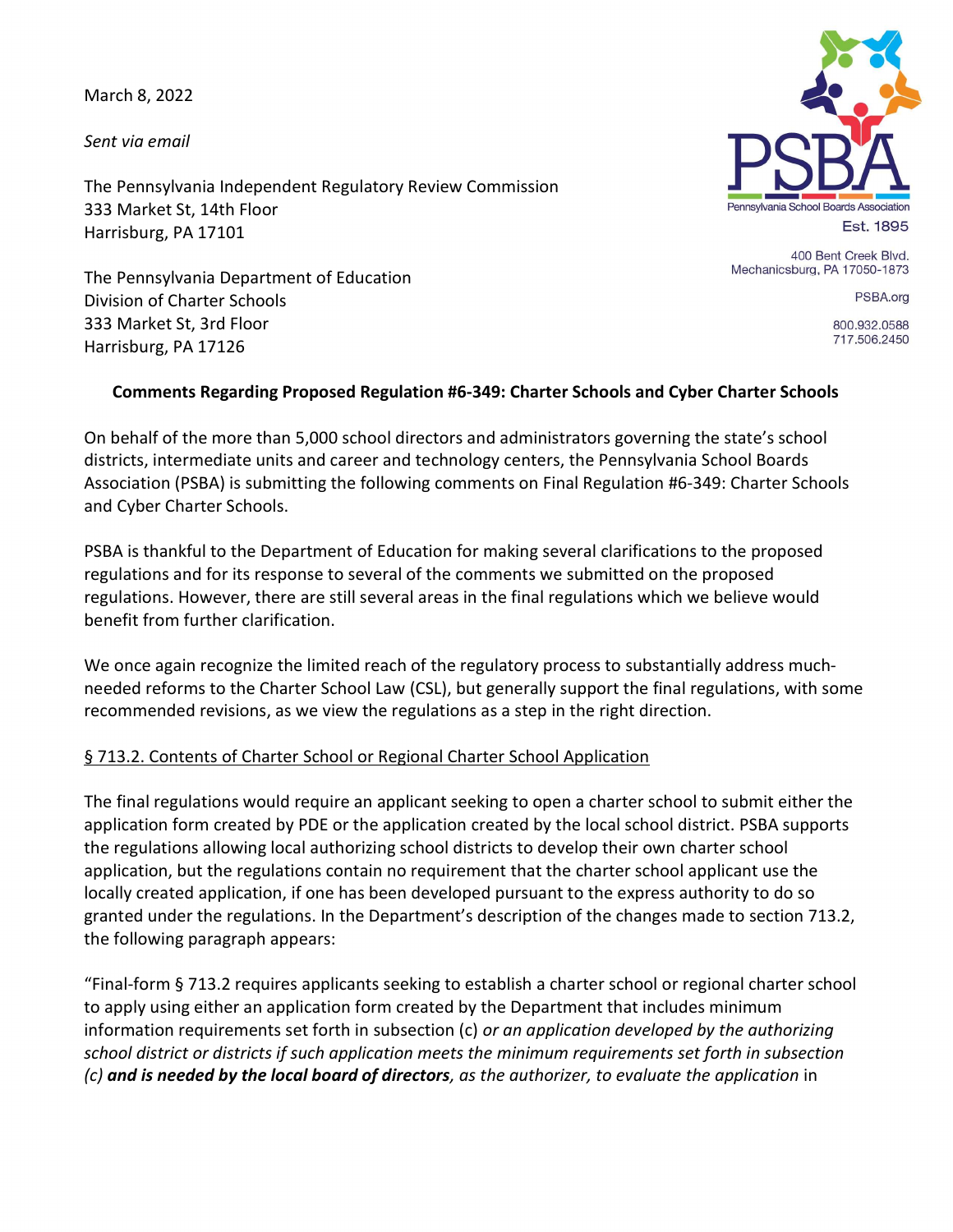accordance with section 1717-A(e)(2) of the CSL (24 P.S. § 17-1717-A(e)(2))."<sup>1</sup> The emphasized language seems to imply that a charter school applicant would be required to use a locally developed application if the authorizing school board determined that the local application was needed to evaluate the application. Yet, language to this effect does not appear in the final regulations. We would recommend that the regulations make this clear so as to alleviate confusion and conflict among charter school applicants and authorizing school districts.

School districts may receive multiple charter school applications in the same school year. Under the current form of regulations, those applications could differ in format and content depending on which application the applicant chooses to use, regardless of whether the authorizer has invested time and resources in creating a form application that addresses unique factors associated with educating students within that school district.

The final regulations also add new language to section 713.2(c)(2) which would require charter school applicants to include the words "charter school" in the proposed school's name "to indicate a free and public nature of the school…". We were surprised to see a reference to charter schools being "free" when the costs of charter school tuition fall squarely on the student's home school districts. In fact, school districts are anticipated to spend more than \$3 billion in taxpayer dollars on charter school costs this year. While attending a charter school is free to students and their families, the costs associated with their attendance are paid for by taxpayers. Many legislative charter reform proposals, including the Governor's, recognize this fact and prohibit charter schools from advertising attendance at the school as "free".

One of the new provisions added as section 713.2(f) lacks clarity and is of significant concern. The language suggests that the regulations do not prohibit a charter school or regional charter school, as those terms are defined in the regulations, from providing additional information to the authorizer as part of the process to establish or renew a charter. Because this provision is added to the section dealing with charter applications, it is unclear as to whether this provision is intended to apply to an applicant for a charter school or regional charter school or the application process itself such that an applicant would be able to submit supplemental information at any time during the application process, even after the school district has evaluated the application. Given the timelines in the Charter School Law, 24 P.S. § 17-1717-A(d)-(e), allowing an applicant to supplement the record under review at any time or in a serial fashion could undermine the statutorily-required review process by the board of school directors, who are accountable to the taxpayers, and not permit proper and timely evaluation of the additional materials. Further, if an applicant is permitted to submit additional information at any time, the regulation effectively nullifies the process in the Charter School Law that authorizes a denied applicant the ability to revise and resubmit the application to address the issues identified by the board of school directors in the denial.

PSBA would like to once again point out that although the final regulations contain numerous forwardlooking requirements, in terms of whether the charter applicant has engaged in sufficient planning to begin operating, the regulations do not contain any requirements related to a charter renewal application or other backward-looking provisions intended to evaluate the charter school's

<sup>&</sup>lt;sup>1</sup> Pages not numbered in the original document, page 33 of 182 on the posted pdf. Emphasis has been added.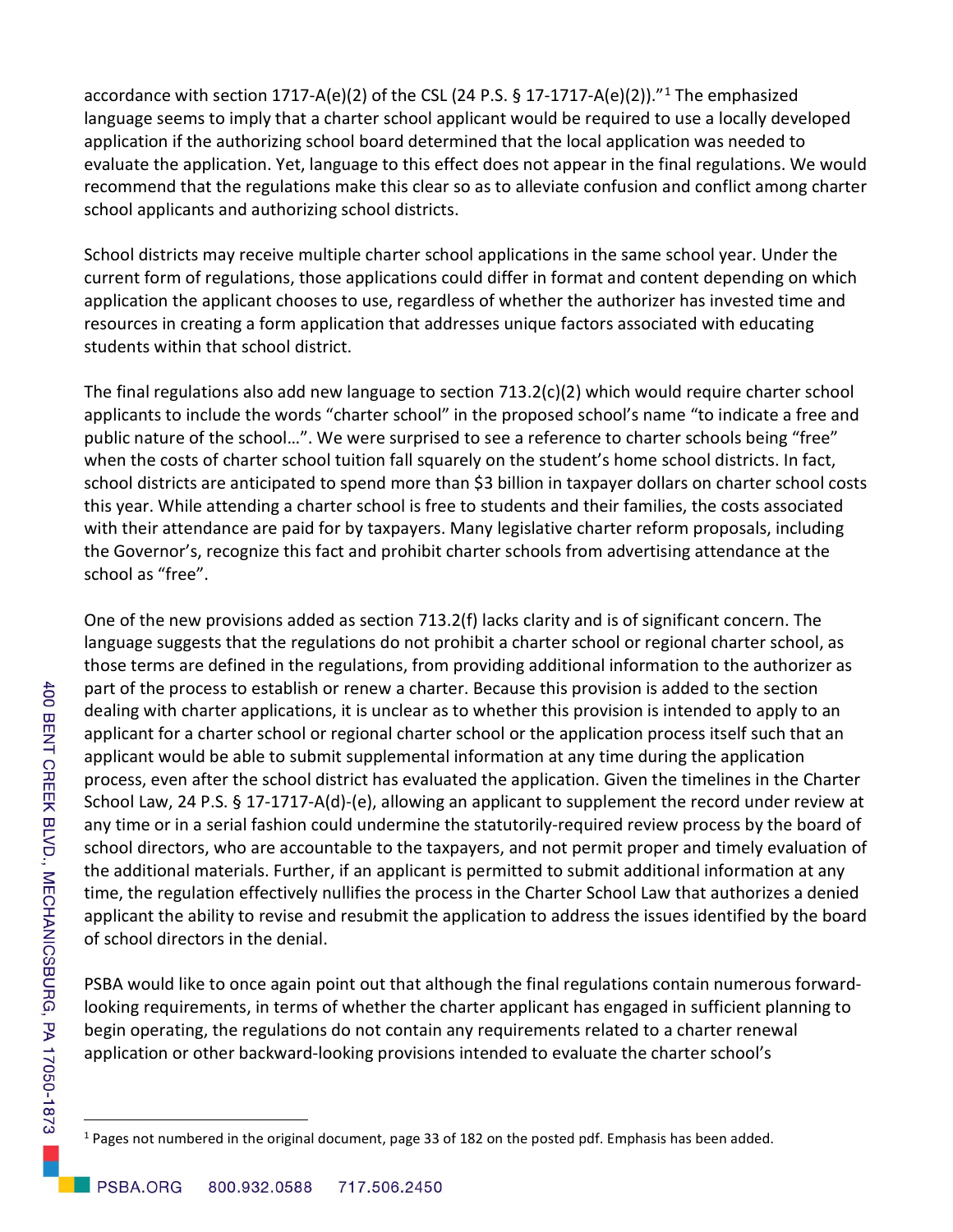performance over the term of its charter. PSBA believes that the regulations should provide guidance on what the renewal process should entail, including the development of a renewal application.

## § 713.7 Fiscal Management and Audit Requirements

As recipients of more than \$3 billion in public taxpayer money, PSBA supports efforts to ensure that charter schools are subject to generally accepted standards of fiscal management and audit requirements.

We continue to believe that subsection (b) is too limited in its description of how a charter school entity may satisfy the requirement to adhere to generally accepted standards of fiscal management and audit requirements. The final regulations continue to require only two things:

- Preparing financial statements in accordance with GAAP; and
- Obtaining an independent annual financial audit that follows governmental accounting standards and auditing standards.

However, subsection (b) does not address what should happen if those two standards are satisfied, but the auditors find other areas of significant deficiencies or material violations of those standards. We would recommend that this language be clarified to indicate that material problems noted in audits would also be evidence of violations of generally accepted standards of fiscal management.

Further, auditors do not address all of the areas that have been found by the State Charter School Appeal Board (CAB) to violate generally accepted standards of fiscal management, so having audits conducted and maintaining financial statements in accordance with GAAP are not the only things that should be required to determine compliance with subsection (a). For example, a charter school's failure to pay bills in a timely manner and failure to make PSERS payments in a timely manner are examples of fiscal mismanagement that would not necessarily be uncovered by an auditor or included by an auditor in a public report.

With respect to subsection (c), the list of what should be included in audits is helpful and not currently addressed by many auditors; however, the list does not address many other concerns or provide much guidance or standards. For example:

- There are no requirements that the charter school have any particular financial policies in place for auditors to then ascertain if the charter school is in compliance with its own standards. The charter school's financial policies might be woefully inadequate or may not exist at all but there is no standard for what should exist in every charter school for the auditor to then evaluate.
- Item  $(c)(1)$  requires a review of the charter school's enrollment records but there is nothing to indicate what types of enrollment records are required to be maintained. What is the auditor supposed to review to determine if there is support for the charter school's invoices? What if the records only reflect supportive information and not the full gamut of information available such as residency information?